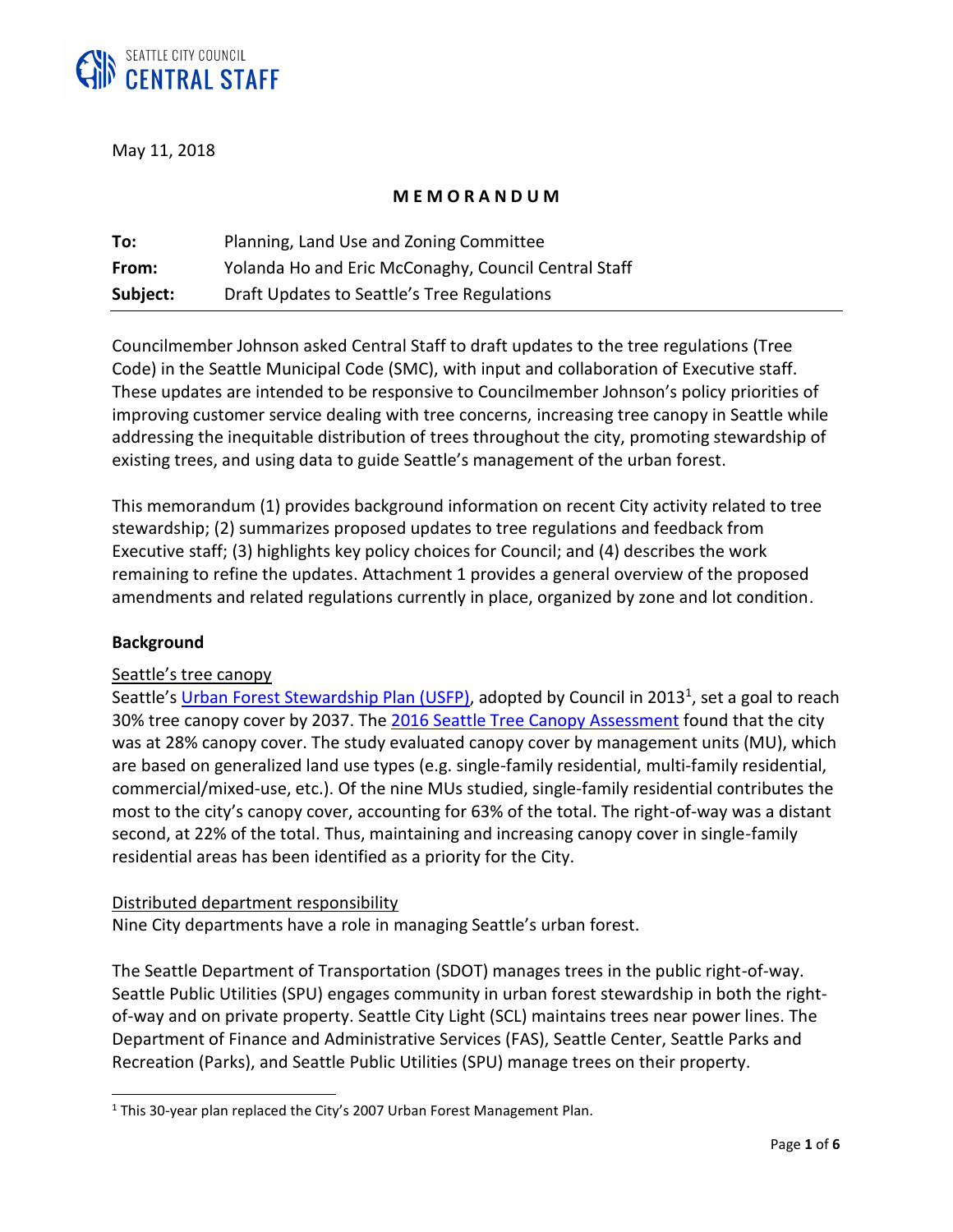The Office of Sustainability and Environment (OSE) coordinates citywide policy development and updates the Urban Forest Stewardship Plan. OSE staff also support the work of the Seattle Urban Forestry Commission (UFC) in their work to advise the Mayor and Council on policies and regulations governing the protection, management, and conservation of trees and vegetation in the city.

Finally, the Seattle Department of Construction and Inspections (SDCI) and the Office of Planning and Community Development (OPCD) develop policies/plans and enforce regulations for trees on private property.

# Executive action and policy

In October 2016, the Mayor issued a directive to improve urban forestry-related services to residents and established a new organizational structure, consisting of an Urban Forestry Subcabinet, Urban Forestry Core team, and an Urban Forestry Inter-department Team (IDT), to facilitate interdepartmental coordination:

- *Urban Forestry Sub-cabinet*: consists of Directors of all nine departments with urban forestry mandates, tasked with meeting twice a year to set citywide priorities on trees that all departments work to achieve.
- *Urban Forestry Core Team*: formed by staff from key departments (Parks, SPU, SDOT, SDCI, SCL, and OSE) and tasked with crafting the work plan to deliver on the subcabinet's identified priorities and rapid response to emerging situations.
- *Urban Forestry IDT*: meets monthly to work on strategies and tactics to support urban forestry goals, share information on day-to-day operations, and elevate issues to the Core Team.

One of the Core Team 2017 work plan items was for SDCI and OSE to evaluate tree regulations and their effectiveness in protecting the Seattle's urban forest. The research revealed that current regulations and enforcement practices were not supporting tree protection. Unrelated to development, exceptional trees and groves have been removed, with most removals occurring in Environmentally Critical Areas, particularly landslide-prone areas. New development has contributed to the loss of trees, despite tree planting requirements in singlefamily zones [\(Seattle Municipal Code \(SMC\) 23.44.008.I\)](https://library.municode.com/wa/seattle/codes/municipal_code?nodeId=TIT23LAUSCO_SUBTITLE_IIILAUSRE_CH23.44RESIMI_SUBCHAPTER_IPRUSPEOU_23.44.008DESTUSPEOU).

Conifers and large trees are being removed while new trees tend to be smaller and/or deciduous. Additionally, individuals appeared to be using the broad definition of hazard trees to circumvent regulations, allowing them to remove trees and avoid replacement requirements [\(SMC 25.11.090\)](https://library.municode.com/wa/seattle/codes/municipal_code?nodeId=TIT25ENPRHIPR_CH25.11TRPR_25.11.090TRRESIRE).

The analysis and recommendations informed [Executive Order 2017-11,](https://www.seattle.gov/Documents/Departments/UrbanForestryCommission/2017/2017docs/TreeExecOrderFINAL.pdf) which identified actions for SDCI and OPCD to implement to "advance protection of Seattle's urban trees and canopy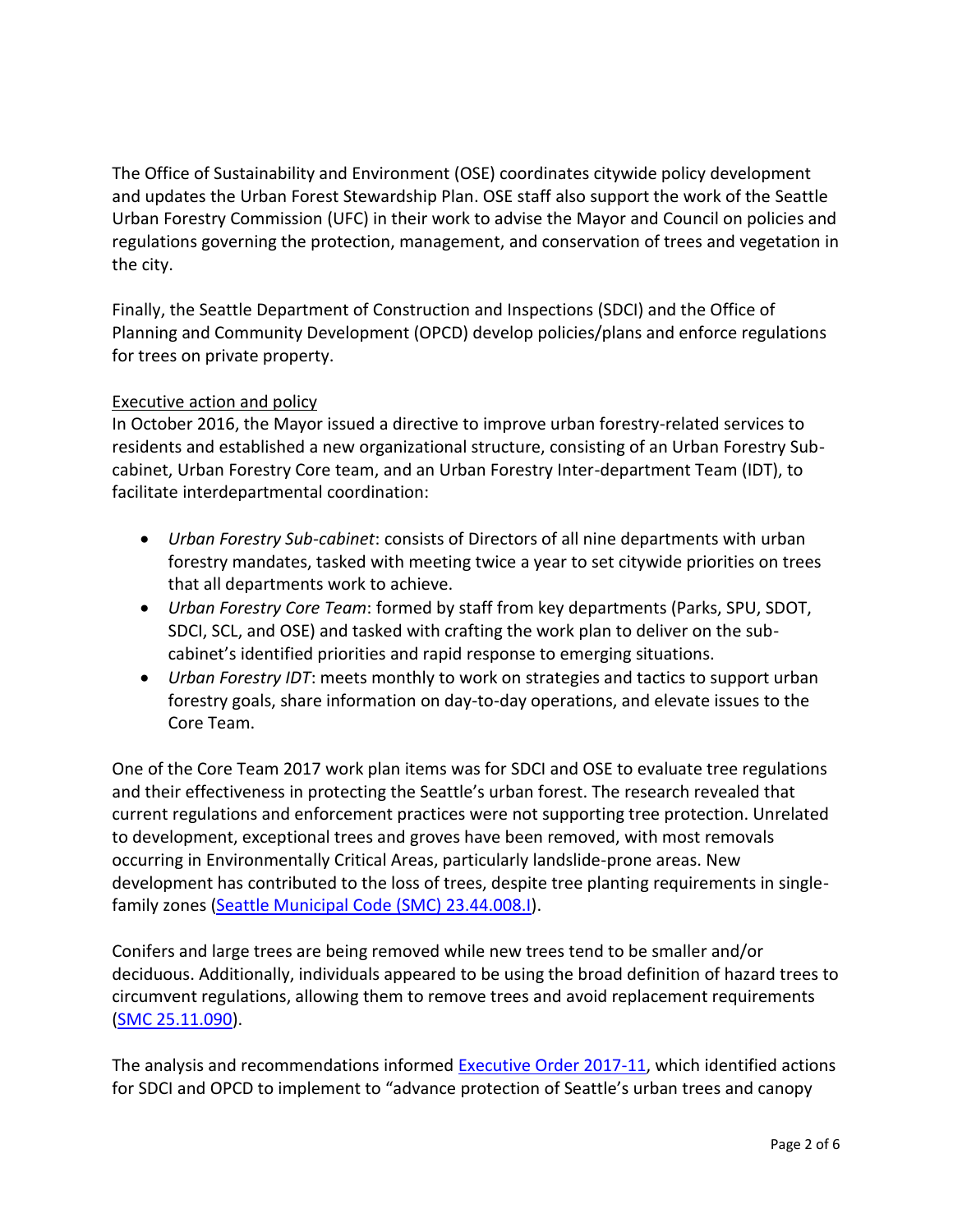coverage." These actions seek to improve internal procedures and enforcement, enhance tree protection, expand compliance options, and update landscaping requirements as part of Mandatory Housing Affordability (MHA). In response to the Executive Order, SDCI and OPCD have completed the following to date:

- Updated [SDCI Tip 331B](http://www.seattle.gov/DPD/Publications/CAM/cam331b.pdf) Hazard Trees to address hazard trees in Environmentally Critical Areas (ECAs) and ECA buffers
- Released draft updates to the Land Use Code that increase tree planting requirements in RSL zones (component of MHA implementation legislation – [Council Bill 119184\)](http://seattle.legistar.com/LegislationDetail.aspx?ID=3321079&GUID=A1FC3725-20F6-4A1C-ABD5-2B0C37BF5CC1); and
- Released draft Director's Rul[e \(DR\) 21-2017](http://www.seattle.gov/dpd/LUIB/AttachmentProjectID873512.7.17%20DDR2017-21.pdf) detailing SDCI's tree valuation methodology for assessing penalties.

Additional coordination and customer service efforts in recent years include:

- Launch of [Trees for Seattle \(T4S\) brand,](http://www.seattle.gov/trees/canopycover.htm) replacing Seattle reLeaf;
- Consolidation of resources on T4S website [http://www.seattle.gov/trees/;](http://www.seattle.gov/trees/) and
- Establishment of one-stop shop email [treesforseattle@seattle.gov](file://///cosfs01/leg/dept/central/CURRENT%20PROJECTS/Tree%20protection%20legislation/Memoranda/PLUZ/2018%200516/treesforseattle@seattle.gov%20) (triaged by OSE) and phone (206) 684-8733 (triaged by SDOT)

# Previous efforts to update the Tree Code

The City's initial tree regulations were originally codified in 2001 and then amended in 2009 with interim tree protection measures. In 2010, the Department of Planning and Development (now SDCI) drafted an update to the tree regulations and based on the feedback received, released an updated public draft in 2012, but the proposed changes did not move forward.

## **Tree Code Updates**

To advance the conversation about updating the Tree Code, we drafted a bill that included elements of the 2012 draft tree legislation, portions of the citywide MHA proposal, recommendations provided by the UFC in an April 11, 2018 [letter](http://www.seattle.gov/Documents/Departments/UrbanForestryCommission/FinalIssuedDocuments/Recommendations/ADOPTEDTreeRegsLetter041118Corrected.pdf) to the Mayor and Council as well as some new ideas. We shared the draft with the Executive and OSE and SDCI have provided feedback. The draft, so far, does not include changes to regulations affecting Highrise, downtown, Seattle Mixed, or Industrial zones.

This approach assumes that aspects of the updated Tree Code will require further interpretation through Director's Rules, as is current practice. SMC 3.06 provides rule-making authority to the SDCI Director. Currently, there are three Director's Rules that have bearing on tree regulation in Seattle:

- DR [16-2008](http://www.seattle.gov/dpd/codes/dr/DR2008-16x.pdf) Designation of Exceptional Trees
- DR [30-2015](http://www.seattle.gov/dpd/codes/dr/DR2015-30.pdf) Standards for Landscaping, including Green Factor
- DR [10-2006](http://www.seattle.gov/dpd/codes/dr/DR2006-10.pdf) Clarifying when Administrative Design Review is required in order to save Exceptional Trees in Lowrise, Midrise, and Commercial zones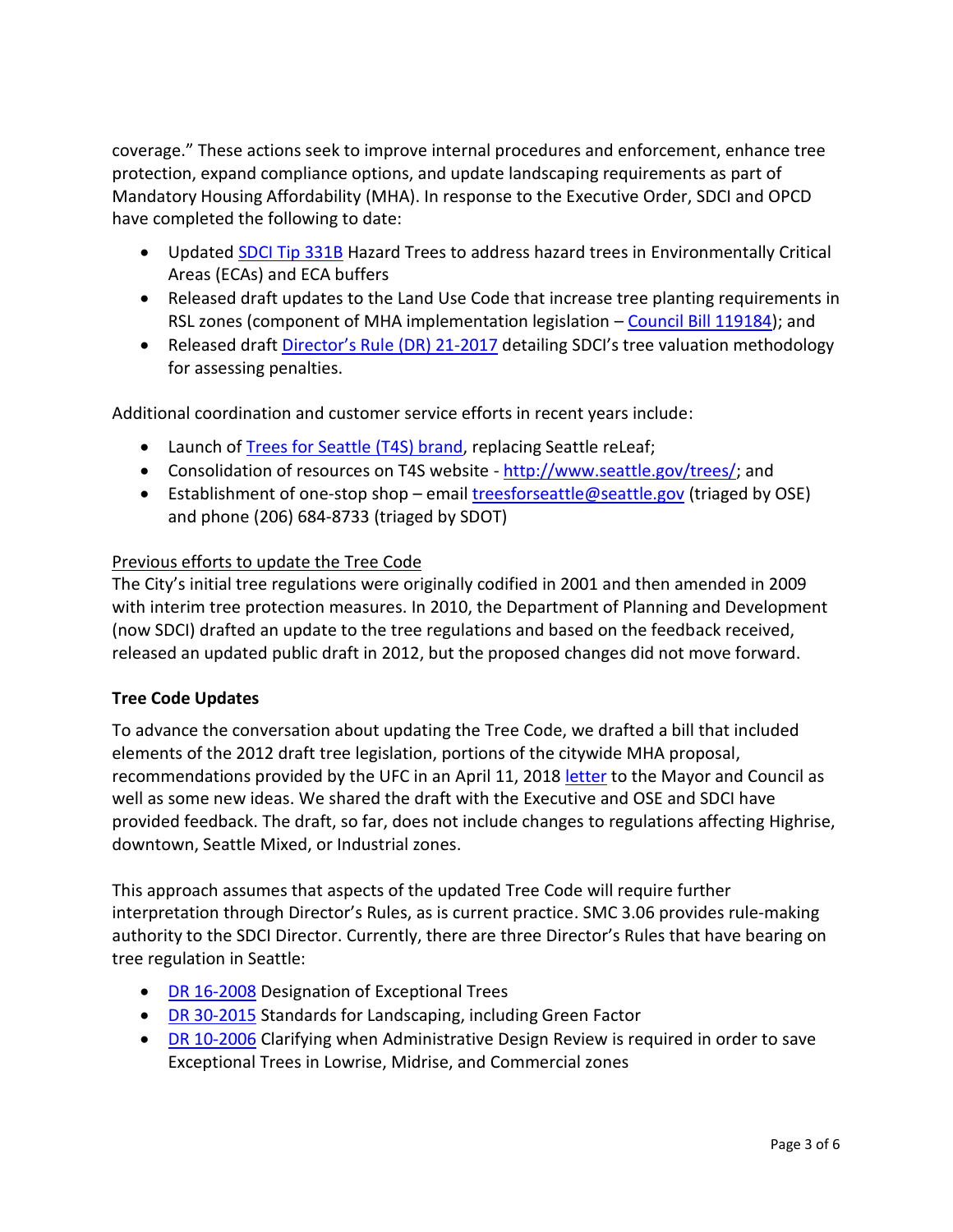New rules may need to be created and existing rules may be updated or eliminated to implement the proposed Tree Code amendments. In order to ensure that the rules address racial and social equity, Council could require SDCI to provide advance review of any updates to existing Director's Rules or new rules related to tree regulations.

For this memorandum, we have organized the draft Tree Code thematically in Table 1, below. Within each theme, we outline the updates, describe Executive feedback to-date, and point out potential policy choices for Council.

|                | Create new permit for tree removal outside of development                      |  |  |  |  |  |  |
|----------------|--------------------------------------------------------------------------------|--|--|--|--|--|--|
| Proposed       | Create a permit requirement for tree removal. Threshold is 12 inches at        |  |  |  |  |  |  |
|                | Diameter Breast Height (DBH) or greater or exceptional trees (defined in       |  |  |  |  |  |  |
|                | DR 16-2008) not associated with development in Single-family, Residential      |  |  |  |  |  |  |
|                | Small Lot, Lowrise, Midrise and Commercial zones.                              |  |  |  |  |  |  |
| Executive      | Threshold diameter could be lowered to six or eight inches DBH, allowing       |  |  |  |  |  |  |
| Comment        | for the elimination of the exceptional tree category, which Executive staff    |  |  |  |  |  |  |
|                | have identified as administratively complex and burdensome for property        |  |  |  |  |  |  |
|                | owners, who must hire a certified arborist to help identify exceptional        |  |  |  |  |  |  |
|                | trees.                                                                         |  |  |  |  |  |  |
| Policy choices | 1. Require permit for tree removal outside of development in specified         |  |  |  |  |  |  |
|                | zones                                                                          |  |  |  |  |  |  |
|                | 2. Set permit threshold diameter at either:                                    |  |  |  |  |  |  |
|                | a. 12 inches DBH or greater                                                    |  |  |  |  |  |  |
|                | b. Lower threshold diameter and/or eliminate all provisions for                |  |  |  |  |  |  |
|                | exceptional trees                                                              |  |  |  |  |  |  |
|                | Retain or change the limit on numbers of trees that can be removed<br>3.       |  |  |  |  |  |  |
|                | annually from developed lots (currently no more than three six-inch            |  |  |  |  |  |  |
|                | DBH or greater trees may be removed per year)                                  |  |  |  |  |  |  |
|                | Explore mitigation for tree removal outside of development                     |  |  |  |  |  |  |
| Proposed       | Require replacement for removing trees or allow for payment-in-lieu,           |  |  |  |  |  |  |
|                | based on caliper inches of existing tree.                                      |  |  |  |  |  |  |
| Executive      | Explore connecting mitigation requirements to the UFSP's tree canopy           |  |  |  |  |  |  |
| Comment        | cover goals for specific zones and restrict the fee-in-lieu option to Lowrise, |  |  |  |  |  |  |
|                | Midrise, and Commercial zones to maintain canopy cover in Single-Family        |  |  |  |  |  |  |
|                | and RSL zones.                                                                 |  |  |  |  |  |  |
| Policy choices | 1. Request evaluation of caliper inches system of replacement to               |  |  |  |  |  |  |
|                | understand trade-offs                                                          |  |  |  |  |  |  |
|                | 2. Create zone-specific mitigation requirements                                |  |  |  |  |  |  |
|                | Allow fee-in-lieu option when permit is required<br>3.                         |  |  |  |  |  |  |
|                | 4. Prohibit removal of trees planted to meet mitigation requirements           |  |  |  |  |  |  |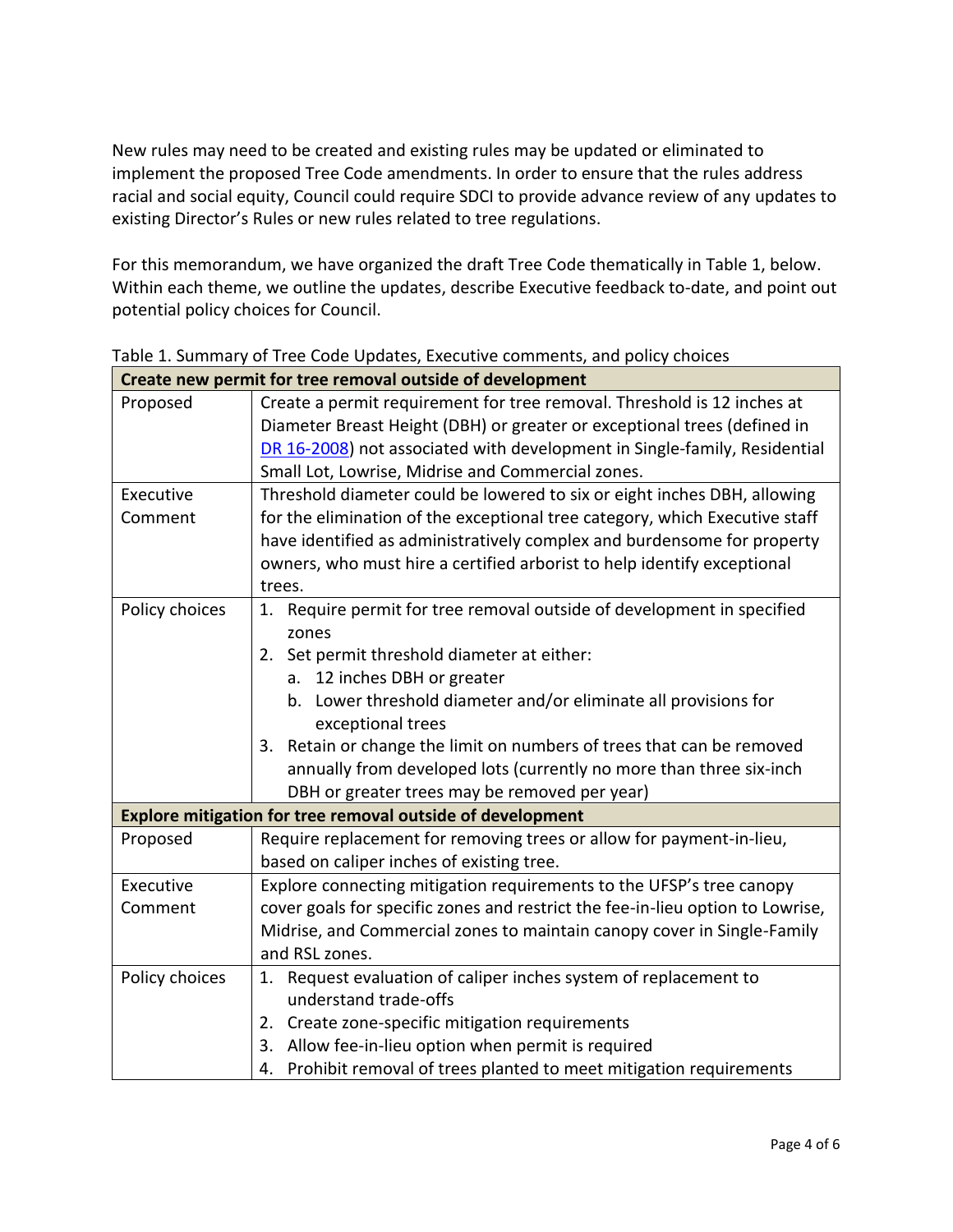| Extend tree planting requirements related to development in Single-family and RSL zones |                                                                               |  |  |  |  |  |
|-----------------------------------------------------------------------------------------|-------------------------------------------------------------------------------|--|--|--|--|--|
| Proposed                                                                                | Replace existing tree requirements in Single-family zones with a tree point   |  |  |  |  |  |
|                                                                                         | system for development in Single-family and Residential Small Lot (RSL)       |  |  |  |  |  |
|                                                                                         | zones. Applicants would be required to plant or retain trees sufficient to    |  |  |  |  |  |
|                                                                                         | meet the tree score equal to 1 tree point for every 750 square feet of lot    |  |  |  |  |  |
|                                                                                         | area, as is currently proposed in MHA legislation.                            |  |  |  |  |  |
| Executive                                                                               | In addition to new construction, consider linking planting requirements to    |  |  |  |  |  |
| Comment                                                                                 | certain additions to existing structures. Similar to above, limit the in-lieu |  |  |  |  |  |
|                                                                                         | option and create zone-specific requirements.                                 |  |  |  |  |  |
| Policy choices                                                                          | 1. Request evaluation of tree point system of replacement to understand       |  |  |  |  |  |
|                                                                                         | trade-offs                                                                    |  |  |  |  |  |
|                                                                                         | Create zone-specific mitigation requirements<br>2.                            |  |  |  |  |  |
|                                                                                         | Allow fee-in-lieu option when permit is required<br>3.                        |  |  |  |  |  |
|                                                                                         | Prohibit removal of trees planted to meet mitigation requirements<br>4.       |  |  |  |  |  |
|                                                                                         | Increase flexibility in development standards to preserve trees               |  |  |  |  |  |
| Proposed                                                                                | No changes proposed in draft bill.                                            |  |  |  |  |  |
| Executive                                                                               | Support allowing design flexibility for tree preservation outside of          |  |  |  |  |  |
| Comment                                                                                 | Streamlined Design Review (SDR) for projects that would otherwise not         |  |  |  |  |  |
|                                                                                         | require Design Review. The current requirement is a disincentive to           |  |  |  |  |  |
|                                                                                         | preserve trees during development.                                            |  |  |  |  |  |
| Policy choices                                                                          | Explore not requiring opt-in to SDR to receive a departure from standards;    |  |  |  |  |  |
|                                                                                         | instead, allow for modifications or waivers of standards in regular           |  |  |  |  |  |
|                                                                                         | development review.                                                           |  |  |  |  |  |
| <b>Hazard trees</b>                                                                     |                                                                               |  |  |  |  |  |
| Proposed                                                                                | Similar to current regulations, hazard trees are exempt from permit and       |  |  |  |  |  |
|                                                                                         | mitigation requirements.                                                      |  |  |  |  |  |
| Executive                                                                               | Current regulations are incentivizing the identification of large trees as    |  |  |  |  |  |
| Comment                                                                                 | hazardous, allowing them to be removed without triggering replacement         |  |  |  |  |  |
|                                                                                         | requirements. Consider requiring replacement for hazard trees.                |  |  |  |  |  |
|                                                                                         | Potentially, create a new Director's Rule.                                    |  |  |  |  |  |
| Policy choices                                                                          | Require permit for hazard trees<br>1.                                         |  |  |  |  |  |
|                                                                                         | Require mitigation for hazard tree removal<br>2.                              |  |  |  |  |  |
|                                                                                         | Regulate hazard trees in code or delegate to SDCI<br>3.                       |  |  |  |  |  |
|                                                                                         | <b>Enhance Green Factor requirements</b>                                      |  |  |  |  |  |
| Proposed                                                                                | Apply tree point system to institutions in Single-family zones, which are     |  |  |  |  |  |
|                                                                                         | currently subject to Green Factor requirements. Trees planted to satisfy      |  |  |  |  |  |
|                                                                                         | the point requirement count towards the Green Factor score.                   |  |  |  |  |  |
| Executive                                                                               | Consider using only one approach, rather than blending two different          |  |  |  |  |  |
| Comment                                                                                 | systems. They recommend increasing the Green Factor score.                    |  |  |  |  |  |
| Policy choices                                                                          | Increase required Green Factor score for institutions in Single-family zones, |  |  |  |  |  |
|                                                                                         | which is currently set at 0.3 or greater.                                     |  |  |  |  |  |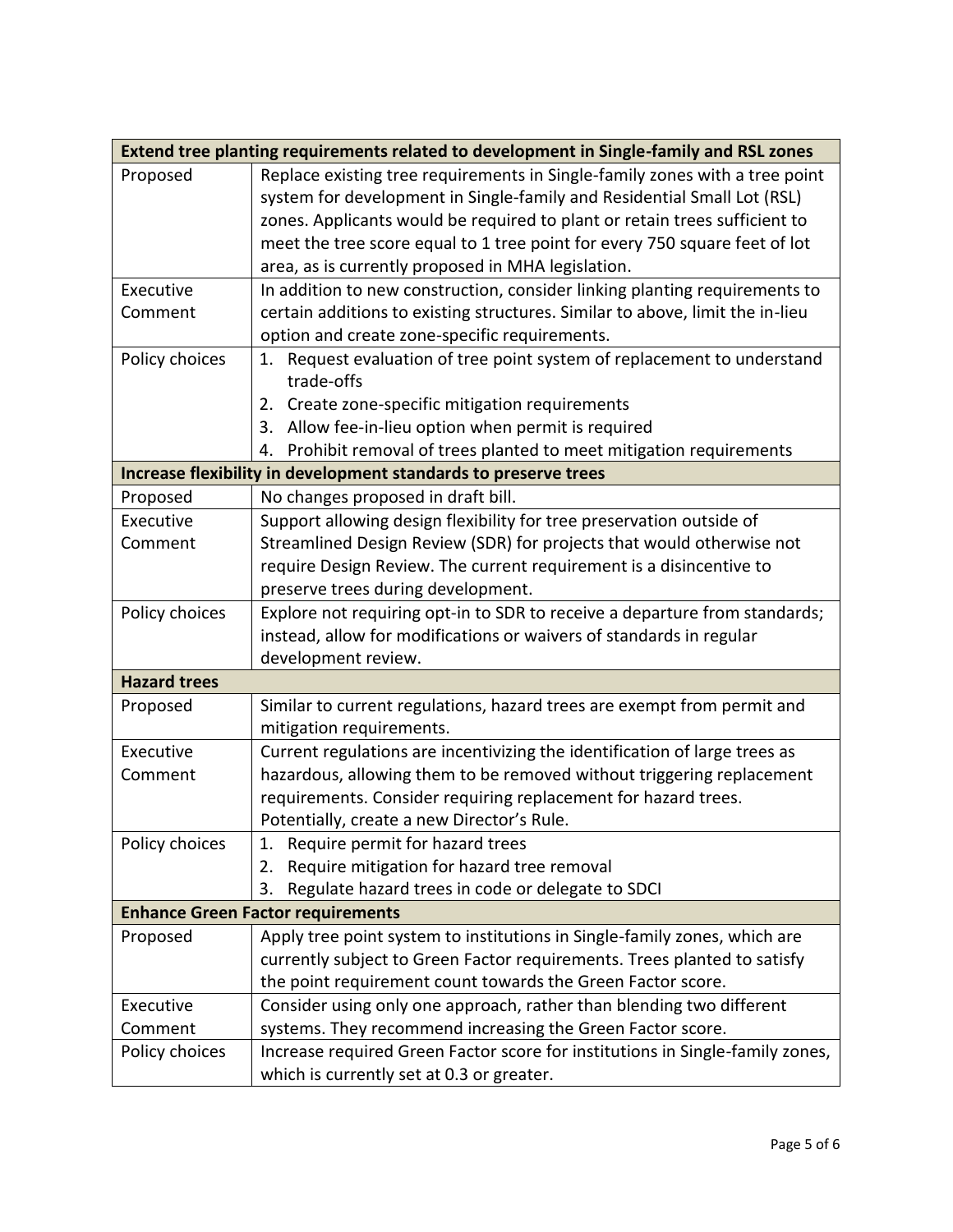| <b>Simplify enforcement</b> |                                                                            |  |  |  |  |
|-----------------------------|----------------------------------------------------------------------------|--|--|--|--|
| Proposed                    | No changes proposed in draft bill.                                         |  |  |  |  |
| Executive                   | The current penalty for illegal tree cutting ("equal to appraised value of |  |  |  |  |
| Comment                     | tree") has been difficult to enforce. Consider a flat penalty or penalty   |  |  |  |  |
|                             | associated with stump diameter.                                            |  |  |  |  |
| Policy choices              | Change current penalty assessment methodology to a flat penalty or based   |  |  |  |  |
|                             | on stump diameter.                                                         |  |  |  |  |

### **Next Steps**

After receiving Council direction on these policy areas, we can continue to work with Executive staff, incorporating UFC advice and public input, to refine the draft tree code update and identify areas where more detailed analysis may be necessary. It is likely that State Environmental Policy Act (SEPA) review will be necessary. We could also estimate how this new code could be implemented and what resources will be necessary for it to be effective.

### **Attachment:**

- 1. Current and Proposed Tree Regulations
- cc: Kirstan Arestad, Central Staff Director Ketil Freeman, Supervising Analyst